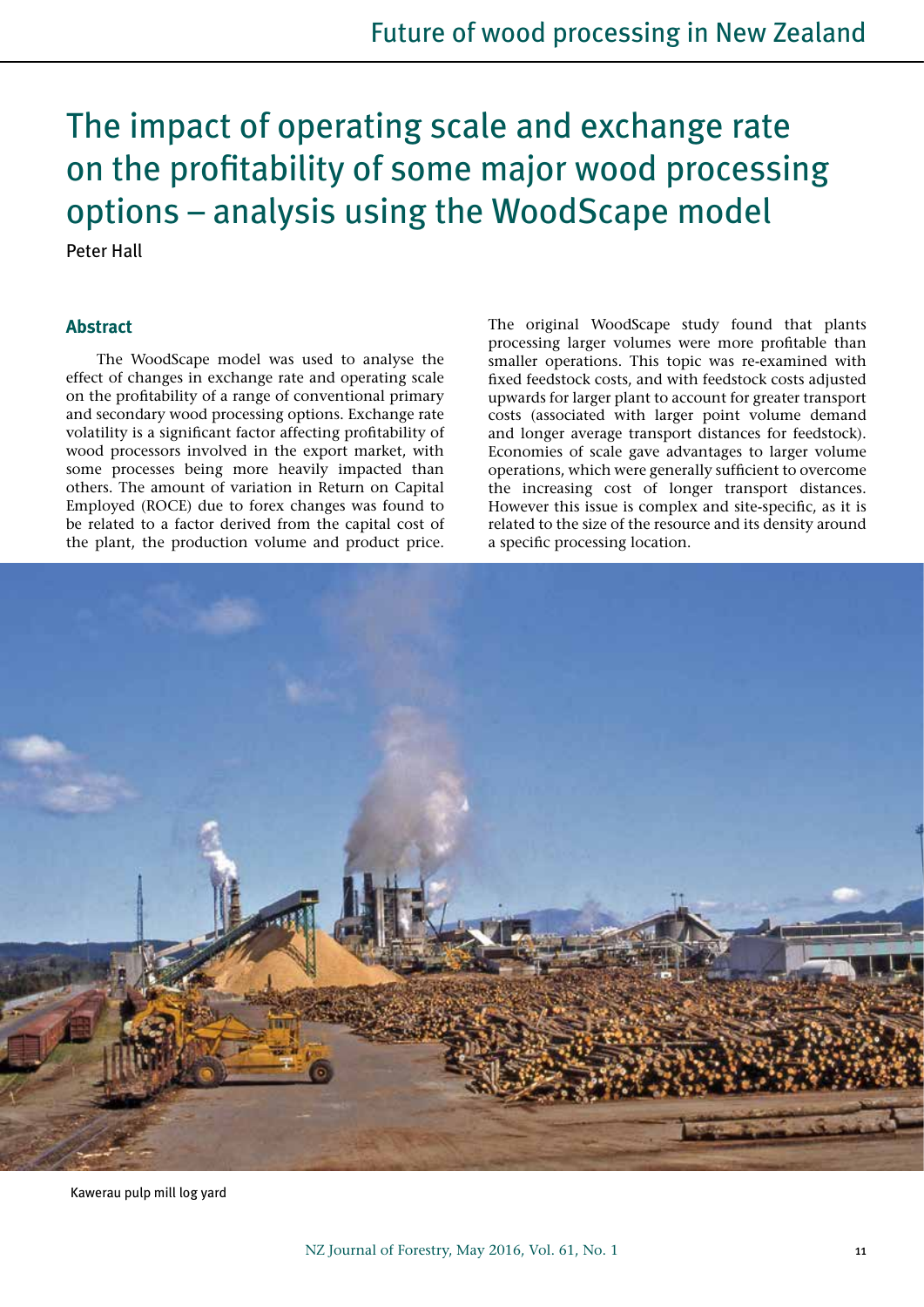# **Introduction**

In 2012, in response to the difficulties being faced by the wood processing industry in New Zealand, the WoodScape project developed a model for analysis of the profitability of a wide range of wood processing options operating in this country (Jack et al., 2013). It was developed in conjunction with FPInnovations (Canada) and had substantial industry input to ensure its relevance to the New Zealand forest industry. The original model had 39 separate wood processing technologies, with 63 options when scale variations are included. The costs were based on new plant on a greenfields site, so results may differ from those for an existing operation. Much of the underpinning data in the model was confidential.

The model compares the ROCE (expressed as a percentage) of a range of sawmilling, pulp and paper, remanufacturing, engineered wood products and reconstituted wood panel operations, along with a number of bioenergy and emerging wood processing technologies. ROCE is a financial ratio that measures a company's profitability and the efficiency with which its capital is employed. It is calculated as: ROCE% = earnings before interest and tax (EBIT)/capital employed.

The current version of the model contains all of the original process and calculations, but has additional technologies, data and calculations. Log prices and costs are updated regularly. The model now has 51 wood processing technologies, including bioenergy, with 85 options when scale variations are included.

The major findings of the original WoodScape study (Jack et al., 2013) were: increasing scale (volume of wood processed and converted into product) improves ROCE (assuming that the necessary wood resource is reasonably available to fit with the scale of the operation); and for processors exposed to the export market, exchange rate, which affects product price in export markets, was a substantial influence on ROCE.

At the time of the first published analysis, the NZ\$:US\$ foreign exchange rate (forex) was approximately 0.82 and the impact of variations in exchange rate were identified as having a significant impact on ROCE; the range of exchange rates tested was from \$0.94 to \$0.70. Since the original WoodScape analysis was done the NZ dollar has fluctuated between 0.8697 and 0.6334 (monthly average, Reserve Bank, 2015) and was ~0.65 to 0.66 at the time of this analysis (November 2015). Exchange rate data were obtained from the Reserve Bank of New Zealand website (Figure 1). The variation in exchange rates covered in this analysis are NZ\$1 buys between US\$0.850 and US\$0.65 (0.625 is close to the post-float long-run average).

In the model, changes in exchange rates only affected product price and some input costs (imported chemicals and fuel). Capital cost did not change with the exchange rate, as the mill is assumed to be built at a fixed cost.

The impact of scale on profitability has been reported to vary with the type of operation, with pulp and paper mills showing a greater response than solid wood processing such as sawmills (Sutton, 1972). Stier (1985) also found that pulp and paper operations benefited from economies of scale. In a study of the Swedish sawmilling industry, Brege et al. (2010) found that there were no strong correlations between size and profitability. However the mills analysed were all in excess of  $250,000$  m<sup>3</sup> p.a. of product out  $(-400,000)$  $m<sup>3</sup>$  p.a. of log in), which makes them large by New Zealand standards. Mansson (2003), also studying Swedish sawmills, did find evidence of economies of scale in sawmilling in that country and identified the optimal size  $(160,000 \text{ to } 170,000 \text{ m}^3 \text{ p.a.} \log \text{ infected}).$ This size of the mill is much smaller than many mills in Sweden (Brege et al., 2010). Mansson's report also identified a number of other studies that found varying results, with some countries and regions (Tasmania, Mexico) showing large effects from economies of scale and others none (Interior British Columbia).



Figure 1: NZ\$ versus US\$ exchange rate January 2013 to December 2015. Source: www.rbnz.govt.nz/statistics/tables/b1/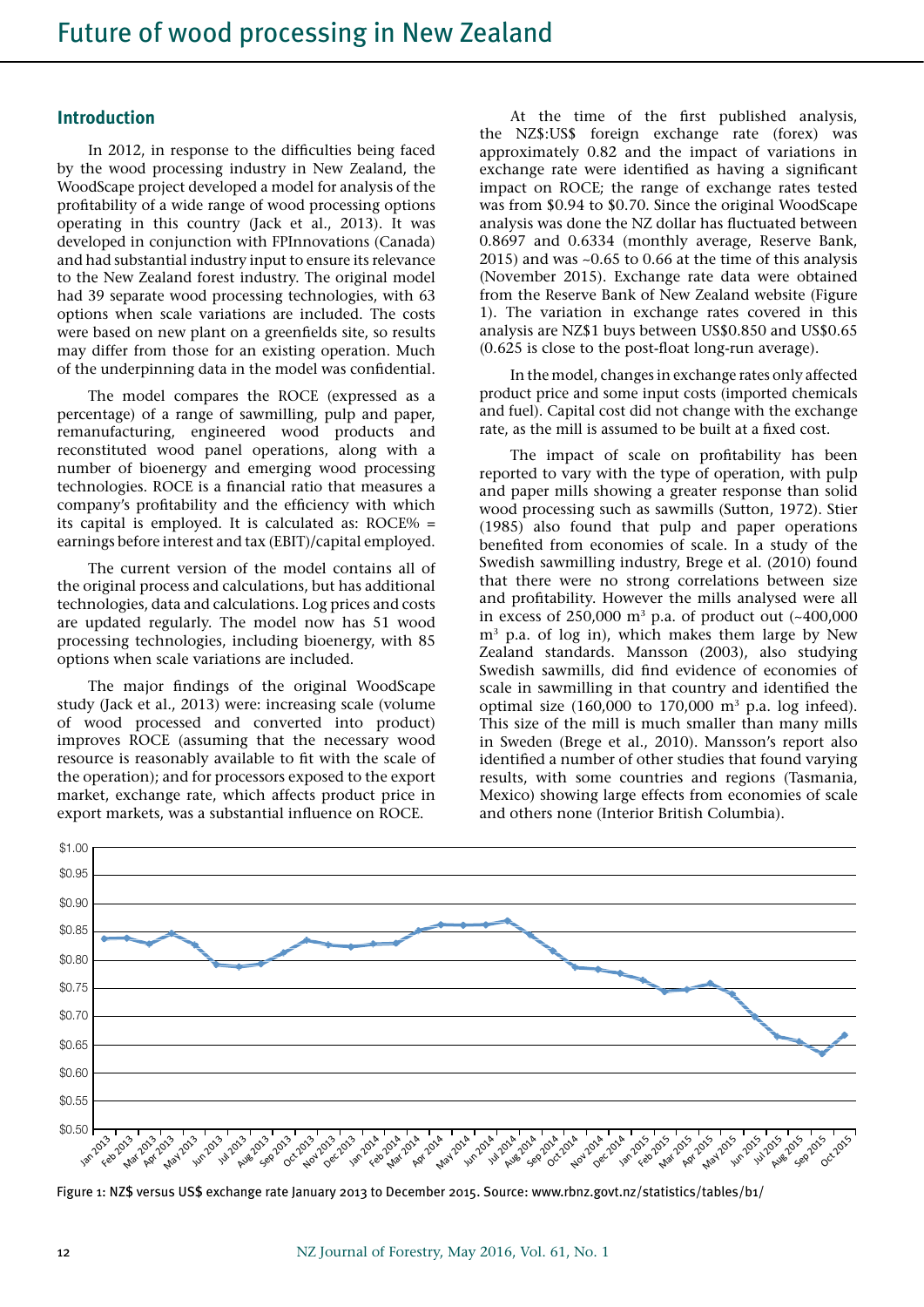The aims of the analysis reported here were to: examine the effect of the exchange rate on wood processing profitability and interpret why some processes are more heavily affected by exchange rate volatility than others; and to look at the effect of scale on profitability, with the effect of increasing volume demand reflected in the feedstock costs. Feedstock cost is a significant driver of wood processing costs, being between 30% and 70% of the ex-mill product cost depending on the processing option.

### **Methods**

This analysis is focused on mainstream wood processing options: sawmilling, engineered wood products (plywood, laminated veneer lumber (LVL)), pulp and paper; and remanufacturing and reconstituted panel products (medium density fibre board (MDF), particle board and oriented strand board (OSB).

Log price data used in the model were derived from Agrifax/AgriHQ monthly log price database reports (NZ average \$ per tonne delivered to wharf or mill). Log prices used in the base case analysis were the average from January 2013 to October 2015 (Table 1). There have been substantial fluctuations in log prices during this period. The WoodScape model assumes that logs appropriate to the process are used, e.g. S1 and S2 for a structural sawmill and pulp logs for Kraft pulp and OSB etc.

Table 1: Log prices – \$ per tonne delivered

|                                 | \$ per tonne<br>(46 month average) |  |  |
|---------------------------------|------------------------------------|--|--|
| P <sub>1</sub>                  | 147                                |  |  |
| P <sub>2</sub>                  | 122                                |  |  |
| <b>Export P</b>                 | 141                                |  |  |
| S <sub>1</sub> & S <sub>2</sub> | 107                                |  |  |
| S <sub>3</sub>                  | 94                                 |  |  |
| Industrial                      | 79                                 |  |  |
| L <sub>350</sub>                | 93                                 |  |  |
| A                               | 98                                 |  |  |
| K                               | 94                                 |  |  |
| <b>KS</b>                       | 90                                 |  |  |
| KI                              | 85                                 |  |  |
| <b>Pulp logs</b>                | 51                                 |  |  |

The impact of operating scale was based on an initial assessment where the increasing scale of the operation did not affect the delivered cost of wood, and then the feedstock costs were altered for larger mills based on an assumed increase in delivered feedstock costs by transport distance. This increase in transport costs by volume was based on volume by distance curves developed in Scion's Biomass supply model (Hock et al., 2012) with two scenarios: the Central North Island (CNI) – high volume and concentration of forest; and

Southland – moderate volume and lower concentration of forest (Hall et al., 2010). These volume estimates are based on the National Exotic Forest Description (NEFD) (MPI, 2015) and are for the period 2010 to 2015.

Product prices were derived from a range of sources including industry contacts and *Random Lengths*, a USbased weekly wood products price newsletter covering lumber, reconstituted wood products and engineered wood products.

The list of technologies included in this analysis (a subset of all those in the model) is presented in Table 2. This list covers a range of traditional wood processing options. OSB is included as the model has this option at three different scales, which makes it useful in terms of the scale analysis, and while it is not a product commonly made in New Zealand it is an option to consider. In Table 2, the process (technology) name is followed by two numbers in brackets, which indicate the plant operating scale (the amount of product out/the amount of feedstock in). Amounts are typically in cubic metres  $(m^3)$  but pulp product is in air dry tonnes (adt). The ROCEs are included, based on an exchange rate of US\$0.65, which gives ROCEs that are significantly higher than those in the original WoodScape study, where the base case scenario had an exchange rate of US\$0.82.

Different plant utilisation rates were assumed for some operations; for the large complex processes (e.g. pulp and MDF mills) they are assumed to operate for up to 96% of the time, with minimal shuts. Other less complex operations, which are easier to shut down (sawmills and remanufacturing plants), are assumed to have lower levels of plant utilisation in the modelling. This is a reflection of the reality of sawmilling operations in New Zealand, where the sawmill and remanufacturing options frequently operate for around half the hours potentially available, i.e. 80 hours per week versus 168 total.



Kinleith pulp mill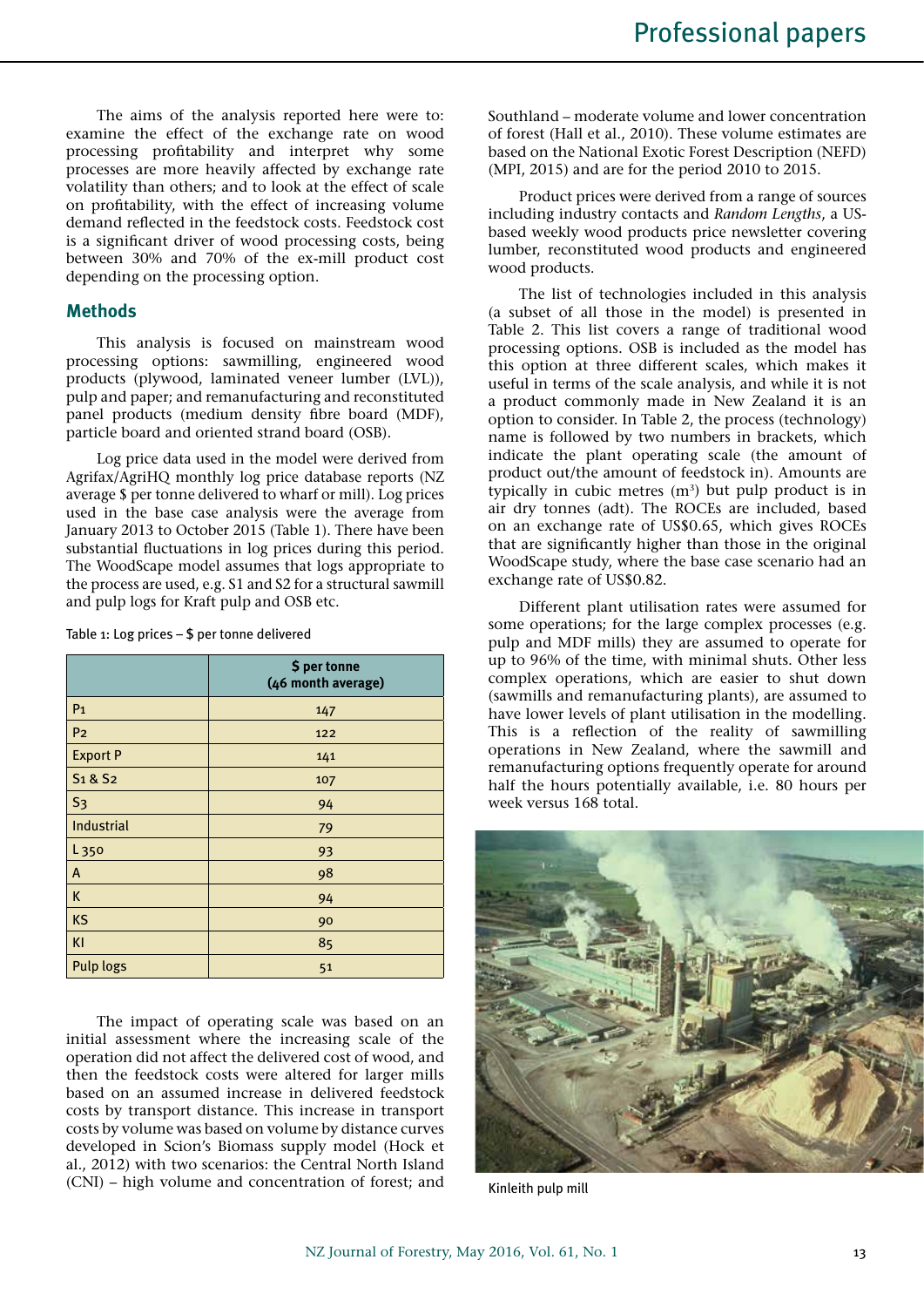Table 2: Technologies (14) and scale variants (29) included in the analysis and their ROCE

| <b>Process</b>                  | <b>Scale</b>                                  | <b>ROCE%</b><br>forex at US\$0.65 |
|---------------------------------|-----------------------------------------------|-----------------------------------|
| Appearance sawmill              | $(5$ ok m <sup>3</sup> /90k m <sup>3</sup> )  | 20.9                              |
| Appearance sawmill              | $(100k \, \text{m}^3/180k \, \text{m}^3)$     | 20.2                              |
| Appearance sawmill              | $(200k m3/360k m3)$                           | 24.6                              |
| <b>BCTMP</b>                    | (300k adt/0.795M m <sup>3</sup> )             | 5.3                               |
| <b>Cross laminated timber</b>   | (30k m <sup>3</sup> /35k m <sup>3</sup> )     | 24.2                              |
| <b>Industrial sawmill small</b> | (15k m <sup>3</sup> /25k m <sup>3</sup> )     | 19.9                              |
| <b>Industrial sawmill</b>       | $(210k \text{ m}^3/400k \text{ m}^3)$         | 21.1                              |
| Industrial sawmill dry          | $(210k \, \text{m}^3/400k \, \text{m}^3)$     | 25.8                              |
| Kraft pulp                      | $(200k \cdot \text{adt}/1.0M \cdot m^3)$      | 10.3                              |
| <b>Kraft pulp</b>               | (300k adt/ 1.6M m <sup>3</sup> )              | 13.2                              |
| <b>Kraft pulp</b>               | $(1.0M$ adt/4.54M m <sup>3</sup> )            | 23.5                              |
| <b>Liner board</b>              | (470k adt/0.5M adt)                           | 3.5                               |
| <b>LVL</b>                      | (30k m <sup>3</sup> /50k m <sup>3</sup> )     | 15.5                              |
| <b>LVL</b>                      | $(110k \text{ m}^3/200k \text{ m}^3)$         | 24.0                              |
| <b>MDF</b>                      | $(400k \text{ m}^3/1.0M \text{ m}^3)$         | 3.8                               |
| <b>Newsprint</b>                | (0.3M adt/0.84M m <sup>3</sup> )              | 8.9                               |
| <b>OSB</b>                      | $(200k m3/344k m3)$                           | 17.2                              |
| <b>OSB</b>                      | (450k m <sup>3</sup> /765k m <sup>3</sup> )   | 24.7                              |
| <b>OSB</b>                      | (750k m <sup>3</sup> /1.25M m <sup>3</sup> )  | 27.1                              |
| <b>Particle board</b>           | $(91k \text{ m}^3/200k \text{ m}^3)$          | 2.1                               |
| <b>Particle board</b>           | $(180 \text{ k m}^3/400 \text{ k m}^3)$       | 6.1                               |
| Plywood                         | $(120k \, \text{m}^3/200k \, \text{m}^3)$     | 27.7                              |
| Plywood                         | $(350k m3/640k m3)$                           | 35.3                              |
| Remanufactured appearance       | (23k m <sup>3</sup> /31k m <sup>3</sup> )     | 16.2                              |
| <b>Remanufactured untreated</b> | (32k m <sup>3</sup> /37k m <sup>3</sup> )     | $-4.6$                            |
| <b>Structural sawmill</b>       | (25k m <sup>3</sup> /45k m <sup>3</sup> )     | 7.7                               |
| <b>Structural sawmill</b>       | $(200k m3/360k m3)$                           | 22.1                              |
| <b>Structural sawmill</b>       | $(425k m3/750k m3)$                           | 29.4                              |
| <b>Structural sawmill</b>       | (700k m <sup>3</sup> /1,200k m <sup>3</sup> ) | 36.1                              |

# **Results and discussion**

### **Impact of foreign exchange rate (forex) on ROCE**

The capital cost of the plant is set for the assumed time of modelling/plant construction and does not vary with the forex rate. Domestic log prices are also independent of the forex rate.

The impact of forex (NZ versus US dollar) changes on ROCE is shown in Figure 2. Only those technologies from Table 2 that have a ROCE high enough (>15%) to make them potentially attractive investments are included. When the inputs of forex movements are considered (covering the range of forex rates over the last two years) the results change substantially. At forex rates of over 0.8 many of the options are no longer attractive as a new investment.

Ordering of the processes in Figure 2 is on the ROCE of the forex base case of NZ\$1:US\$0.65. Some processes are more affected than others by changes in forex (Figure 2). For example, most of the sawmilling and plywood options have high ROCE variation (range due to forex changes) and others (Kraft pulp, LVL and CLT) have a much lower variation.

This variation in ROCE (the range expressed as a value) is shown in Figure 3, where the variation between the highest and lowest ROCE by technology across the exchange rates used are presented (ROCE variation = ROCE(forex 0.65) minus ROCE(forex 0.85)). It is possible that part of the variation is from the different levels of plant utilisation assumed in the modelling.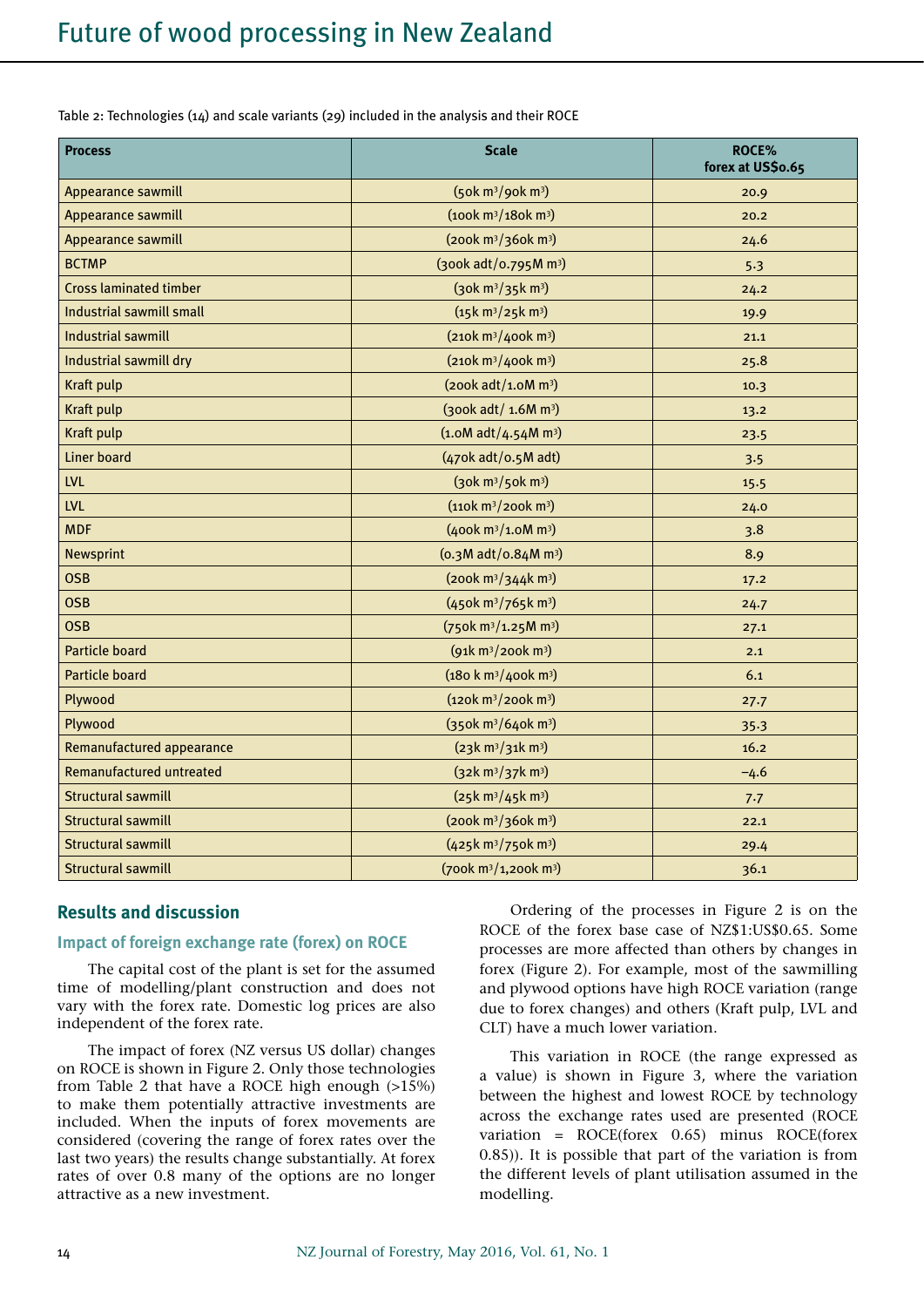As the measure used to compare the operations (ROCE) is based on the full capital associated with operating the plant, it is expected that plants with lower plant utilisation have lower ROCE, but this is complicated (and sometimes masked) by a range of other factors.







Figure 2: ROCE by exchange rate for a range of wood processing technologies

Kawerau wood processing site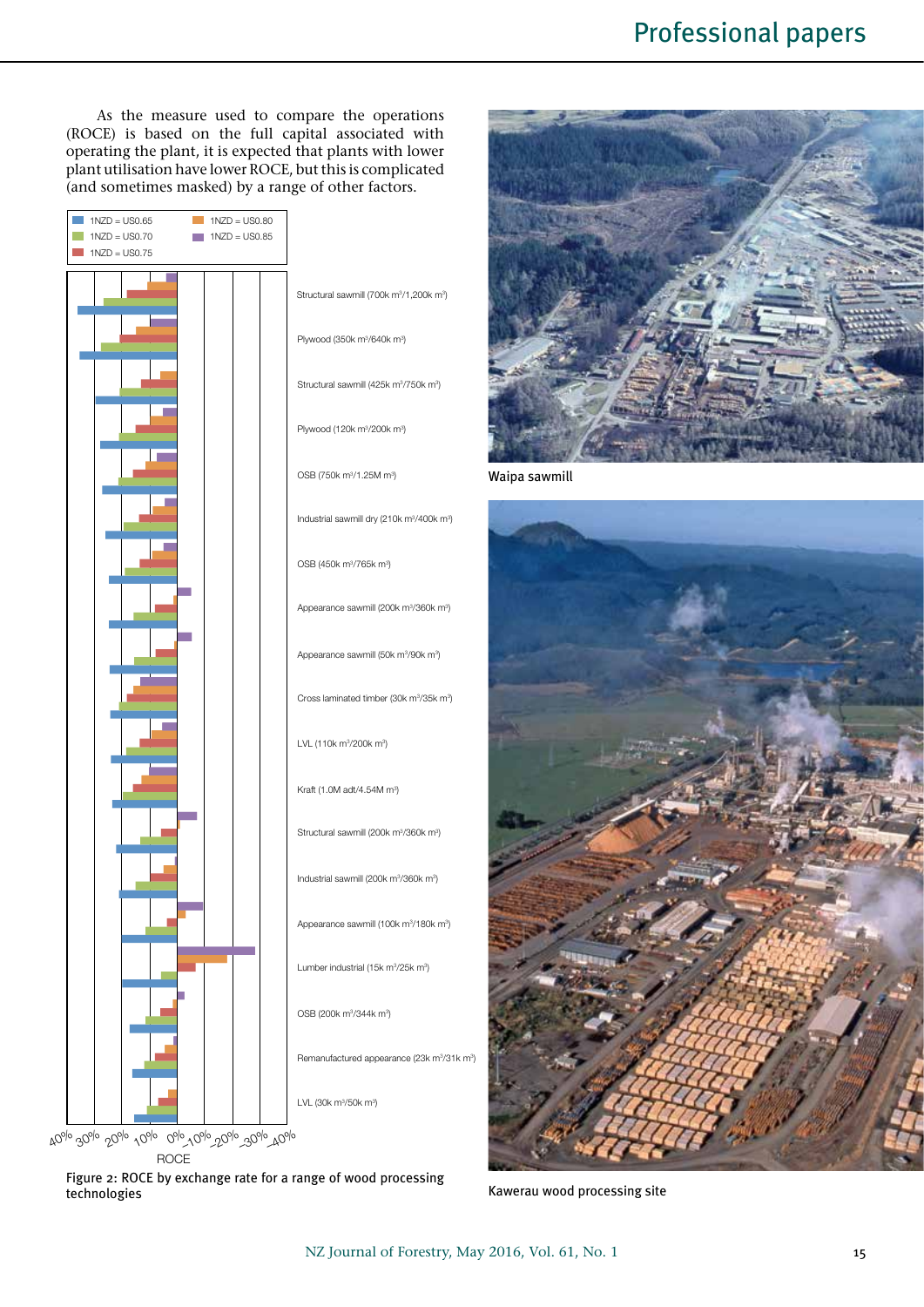# Future of wood processing in New Zealand



Figure 3: ROCE variation by wood processing technology

Figure 4 shows the relationship between variation in ROCE due to forex changes and plant utilisation. This relationship is weak ( $r^2$  0.38).



ROCE % and plant utilisation



Figure 5 shows the relationship between the variation in ROCE and a factor derived from capital cost, production volume and product price (Capex/gross revenue). The higher the resulting factor, the lower the ROCE variation. Product price (ex-mill) is affected by the foreign exchange rate. Figure 5 shows low ROCE variation where there is a high capital to earnings ratio and high ROCE variation where there is a low ratio.

### **Impact of scale of operation on ROCE**

In the original WoodScape analysis, the ROCE of larger plants of the same type was found to be higher than that of smaller plants (Jack et al., 2013), which is in line with general expectations. Plant scale has to fit within the limits of reasonably available biomass supply. This analysis shows that this finding still holds across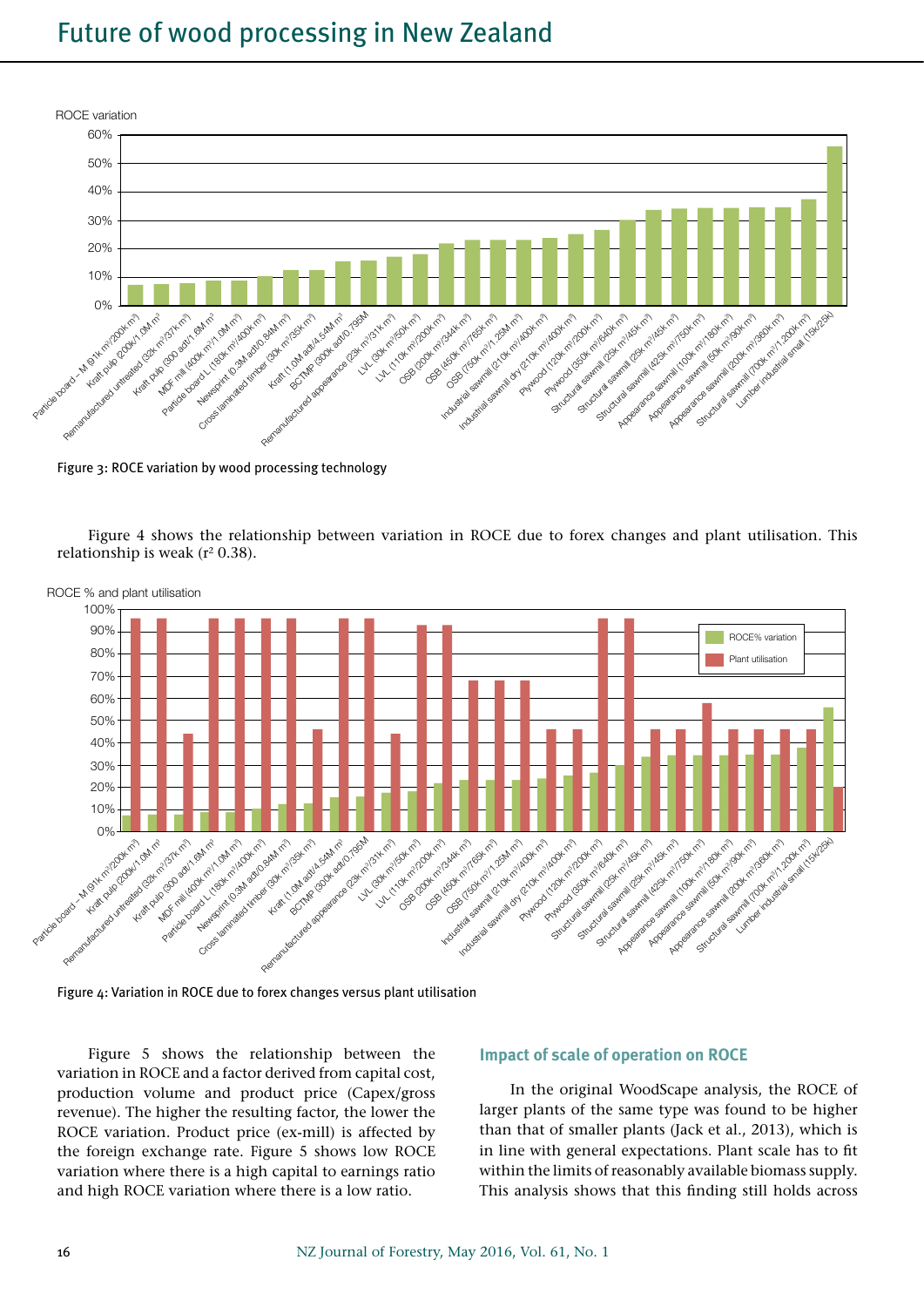a range of technology options: structural sawmills, OSB plants and Kraft pulp mills. Figure 6 shows the trends of scale and ROCE for all the technology options in this study at an exchange rate of 0.65.

### **Effect of increasing feedstock supply costs on ROCE**

One of the other major influences on ROCE of any wood processing operation is the cost of feedstock. This cost is affected by transport distance with larger plants that require greater volumes of logs impacted by higher transport costs included in the average feedstock cost. Figure 7 shows cumulative volume of pulp log supply

Capital cost divided

in the CNI (delivered to Kawerau) and Southland (delivered to Mataura). The volume available at  $\sim$ \$51 per tonne is indicated by the vertical arrow at ~90 km on the x axis.

At the national average delivered cost (\$51/tonne), the CNI has  $\sim$ 950,000 m<sup>3</sup> p.a. of pulp logs potentially available. For Southland, the equivalent volume is  $\sim$ 330,000 m<sup>3</sup> p.a. For plants with a demand greater than this, the extra cost of transporting from a greater distance would have to be reflected in the delivered cost. Table 3 shows the impact on ROCE of increasing plant scale where the increasing cost of supply is taken



Figure 5: Variation in ROCE due to forex changes versus capital cost divided by production volume multiplied by product price



Figure 6: ROCE by plant production for a range of technology options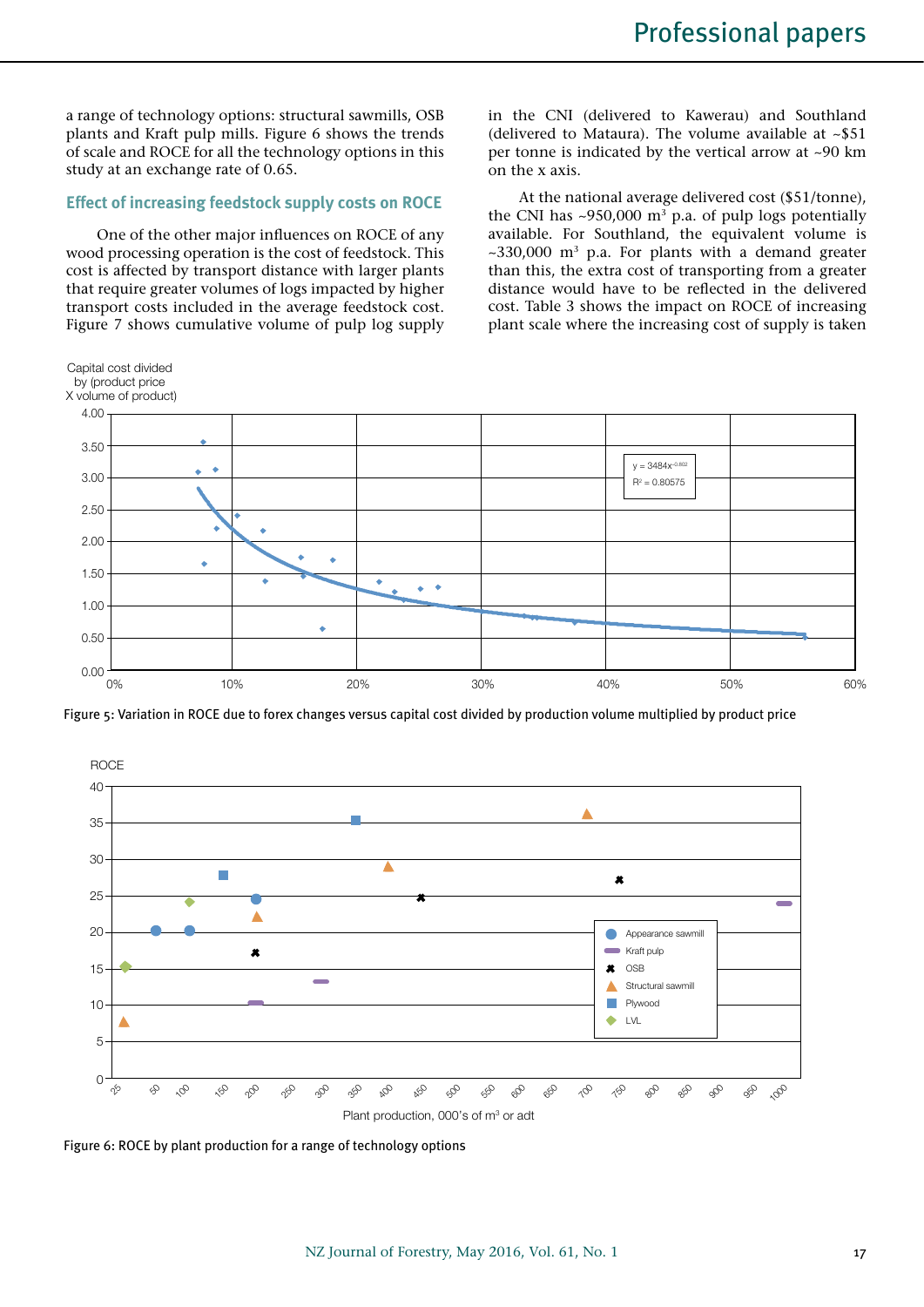into account. For the ROCE figures in Table 3, the figure in brackets is the ROCE if a fixed cost of \$51 per tonne is used regardless of the plant size. The figures in Table 3 indicate that for the example shown the ROCE advantage of the larger plants is reduced, but still present, even with the higher delivered log cost associated with larger plants.

Pulp mills derive a large proportion of their feedstock from sawmill chip and this is factored into the modelling; sawlog chip has a higher cost than pulp logs, and supply by distance is also affected by the scale of the mill demand and the transport distance. It should be noted that the mill with the  $4.5M \text{ m}^3$  of log or log equivalent demand is a very large mill, and it would be very difficult to achieve this level of supply to a single site in New Zealand, even in the CNI. Large expansion of the solid wood processing industry would be required to supply a substantial volume of sawmill chip as the volume of chip logs from forest harvest would be insufficient to meet this demand.

# **Conclusions**

Wood processors selling into export markets are heavily affected by forex rates, and the variation seen in the last two years is sufficient to move an operation from profit to loss in some instances.

Some plants have a much greater response in ROCE to variations in foreign exchange rates than others (sawmills are high, pulp mills are low). This response is a reflection of earnings versus capital cost and can be described by capital cost/gross revenue.

Plant utilisation is a factor in the variation between how much an operation is affected by forex changes. Operations with lower plant (capital) utilisation are somewhat more affected.



Above and below: Kawerau wood processing site





Figure 7: Supply volume and cost by distance, pulp logs in the CNI and Southland (2015)